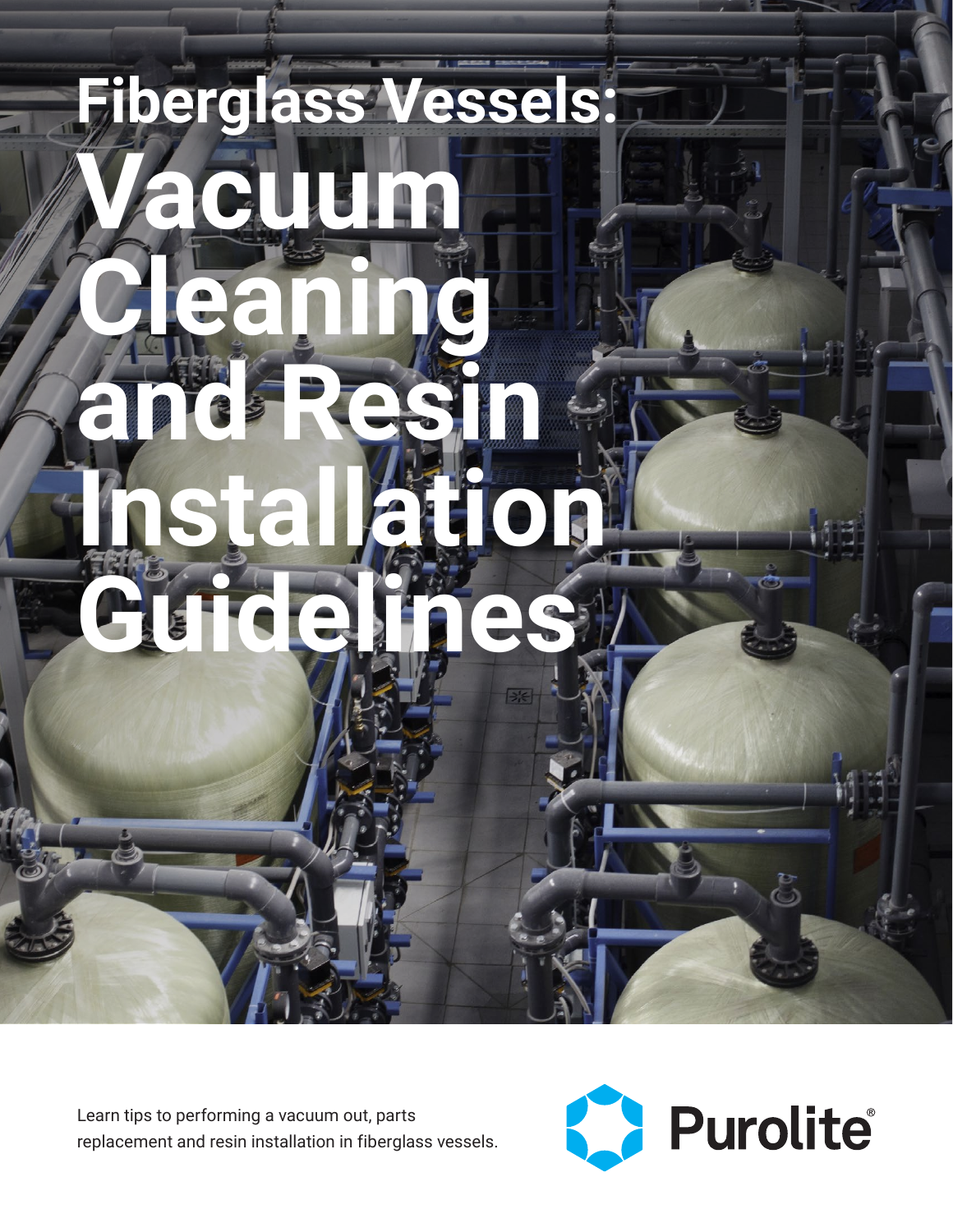

## About Purolite

Purolite is a leading manufacturer of ion exchange, catalyst, adsorbent and specialty resins. With global headquarters in the United States, Purolite is the only company that focuses 100% of its resources on the development and production of resin technology.

Responding to our customers' needs, Purolite has the widest variety of products and the industry's largest technical sales force. Globally, we have five strategically located research and development centers and eight application laboratories. Our ISO 9001 certified manufacturing facilities in the United States of America, United Kingdom, Romania and China combined with more than 40 sales offices in 30 countries ensure complete worldwide coverage.



## **PREMIER PRODUCTS**

The quality and consistency of our products are fundamental to our performance. Throughout all Purolite plants, production is carefully controlled to ensure that our products meet the most stringent criteria, regardless of where they are produced.



## **RELIABLE SERVICE**

We are technical experts and problem solvers. Reliable and well-trained, we understand the urgency required to keep businesses operating smoothly. Purolite employs the largest technical sales team in the industry.

## **INNOVATIVE SOLUTIONS**

Our continued investment in research and development means we are always perfecting and discovering innovative uses for ion exchange resins and adsorbents. We strive to make the impossible possible.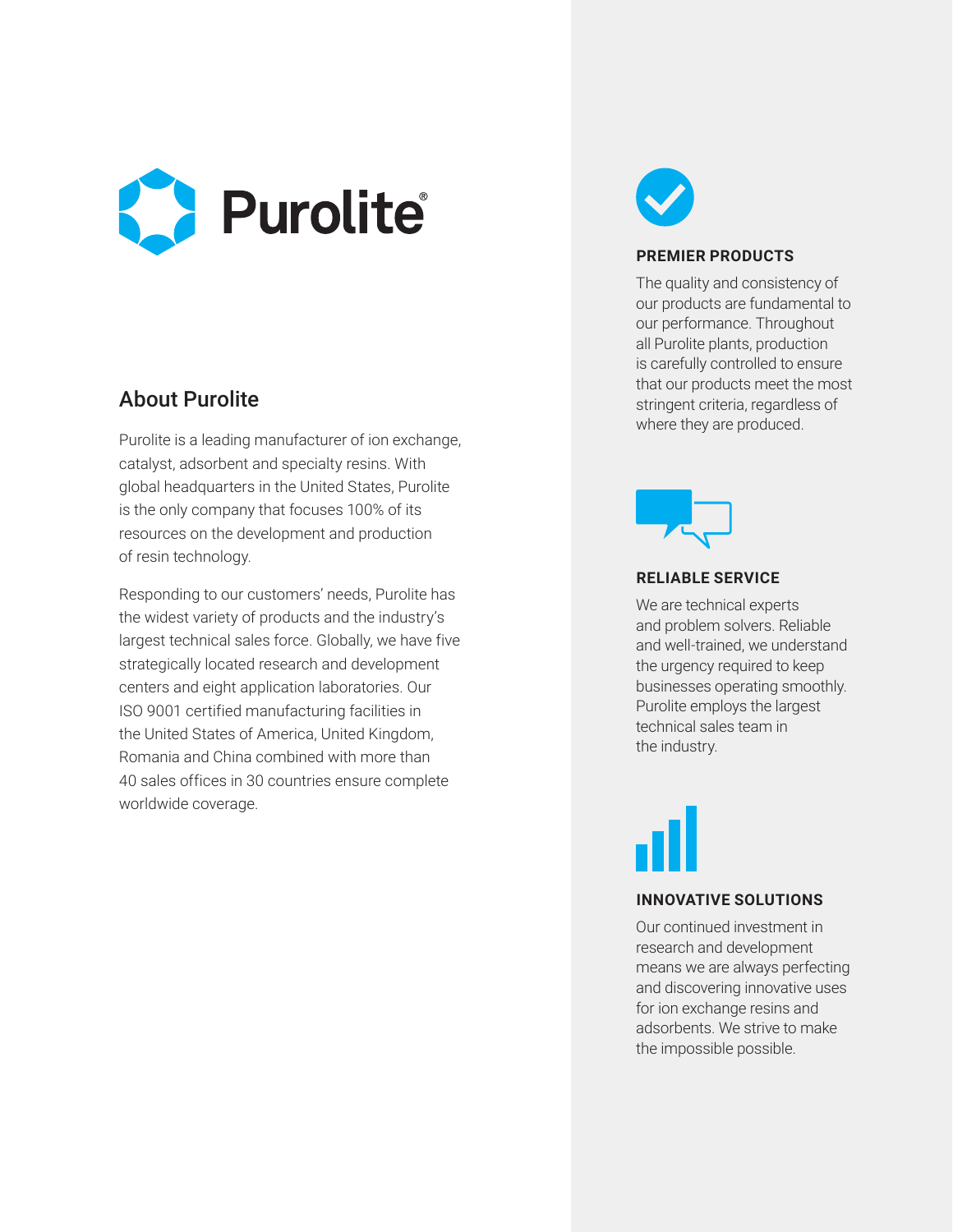# Fiberglass Vessels: Vacuum Cleaning and Resin Installation Guidelines

| <b>Contents</b>              |                |
|------------------------------|----------------|
| Introduction                 | 3              |
| Vacuuming the Vessels        | 3              |
| Hub and Lateral Replacement  | $\overline{4}$ |
| <b>Installation of Resin</b> | 5              |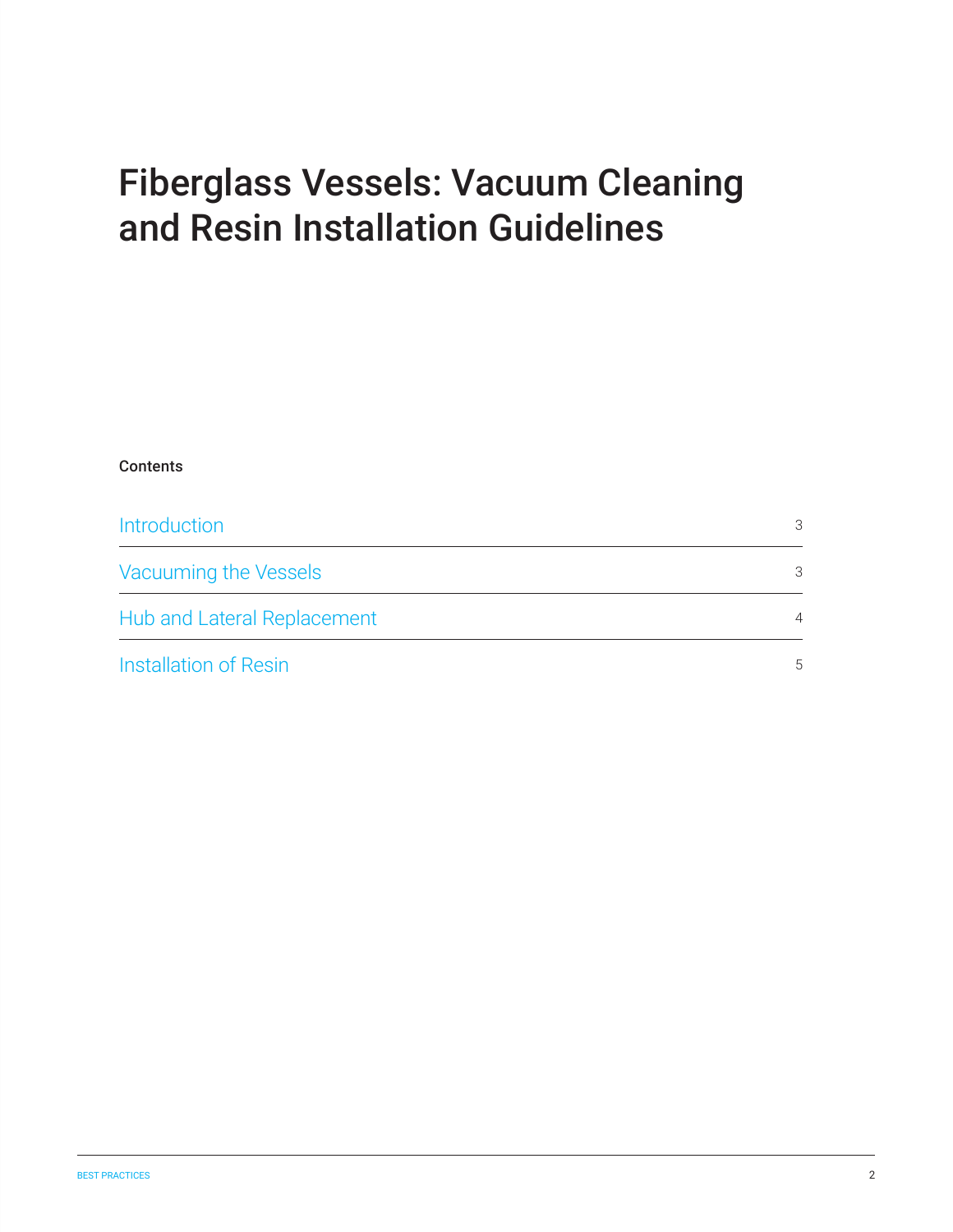# <span id="page-3-0"></span>Introduction

The Purolite team was tasked with performing a vacuum out, and installation of FerrIX™ A33E polystyrenic macroporous resins in fiberglass vessels.



Pictured is the original hub and lateral system located at the bottom of the fiberglass tank.

Broken lateral

# Vacuuming the Vessels

In this example, the system treated arsenic for drinking water with Ferrix A33E resin. Removing all of the resin is essential during a resin exchange so that no spent resin contaminates the effluent of the new resin. A standard vacuum nozzle is three inches (7.6 cm). In order to get between the laterals to remove all of the spent resin out of the vessel, an attachment was constructed to reduce the nozzle size to 3/4 inch (1.9 cm).

Collection systems which sit on the bottom of the tank are challenging because the laterals are fragile. During extraction of resin in this case, one lateral was broken as shown in Figure 1. Subsequently, the collection system needed to be replaced to prevent resin beads from escaping the vessel and getting into the city's distribution system.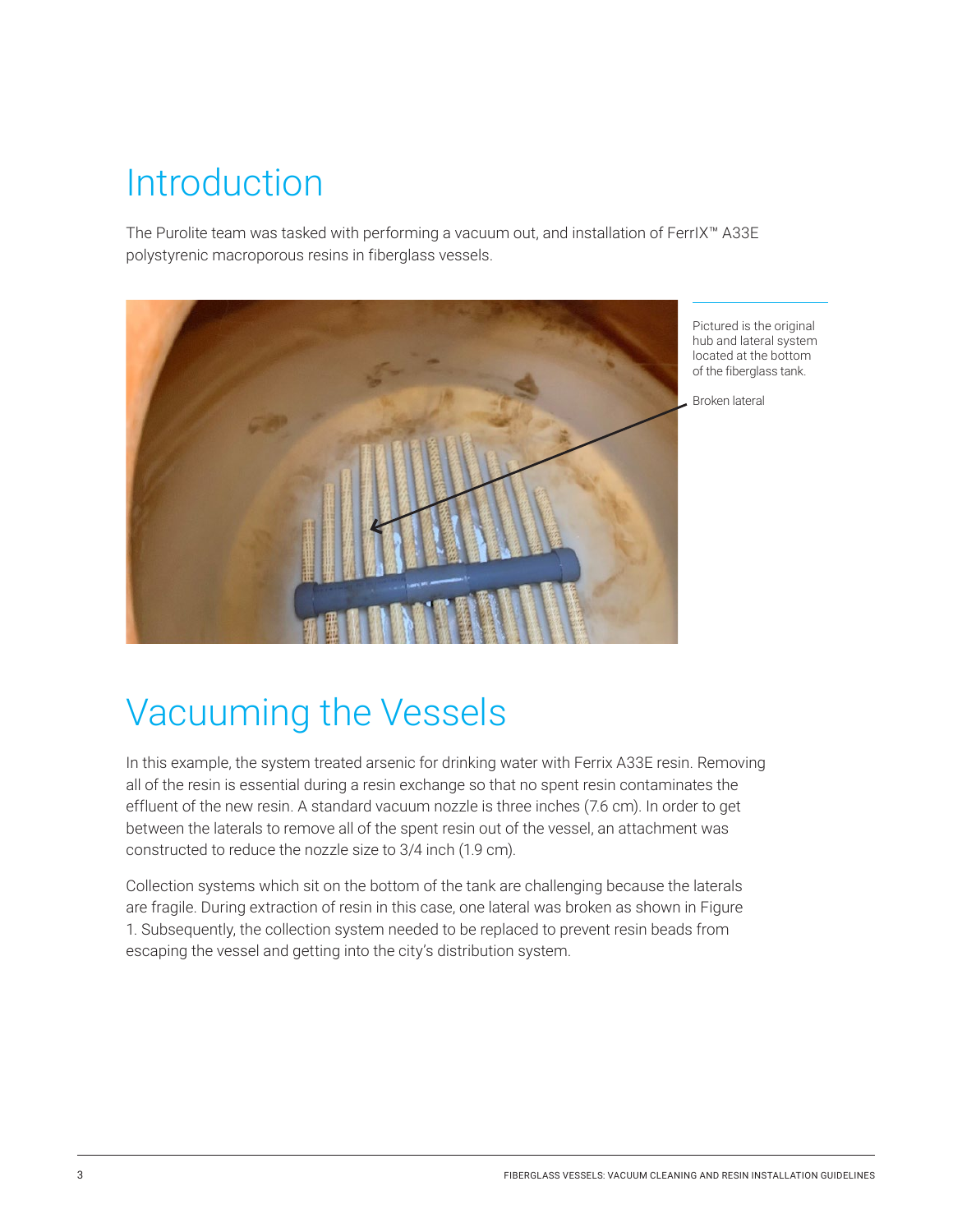# <span id="page-4-0"></span>Hub and Lateral Replacement

A replacement hub and lateral was constructed from Schedule 80 pipe and fittings. The new laterals had 300-micron laser cut slots along its length.

# Advantages

- A stronger, more robust lateral system.
- Improved ability to access the bottom of the vessel with a standard vacuum nozzle as compared to the original configuration.
- Creation of additional space on the bottom of the vessel was taken advantage of to install a small sump pump to pump out the wash water and the last bit of resin.
- Provided a "safe" zone to aim the slurry hose while refilling the vessel instead of being as concerned about the fragile laterals in the previous configuration.

# Disadvantages

• Useful bed depth is lost, but the loss is minimal compared to the advantages of a stronger collection system.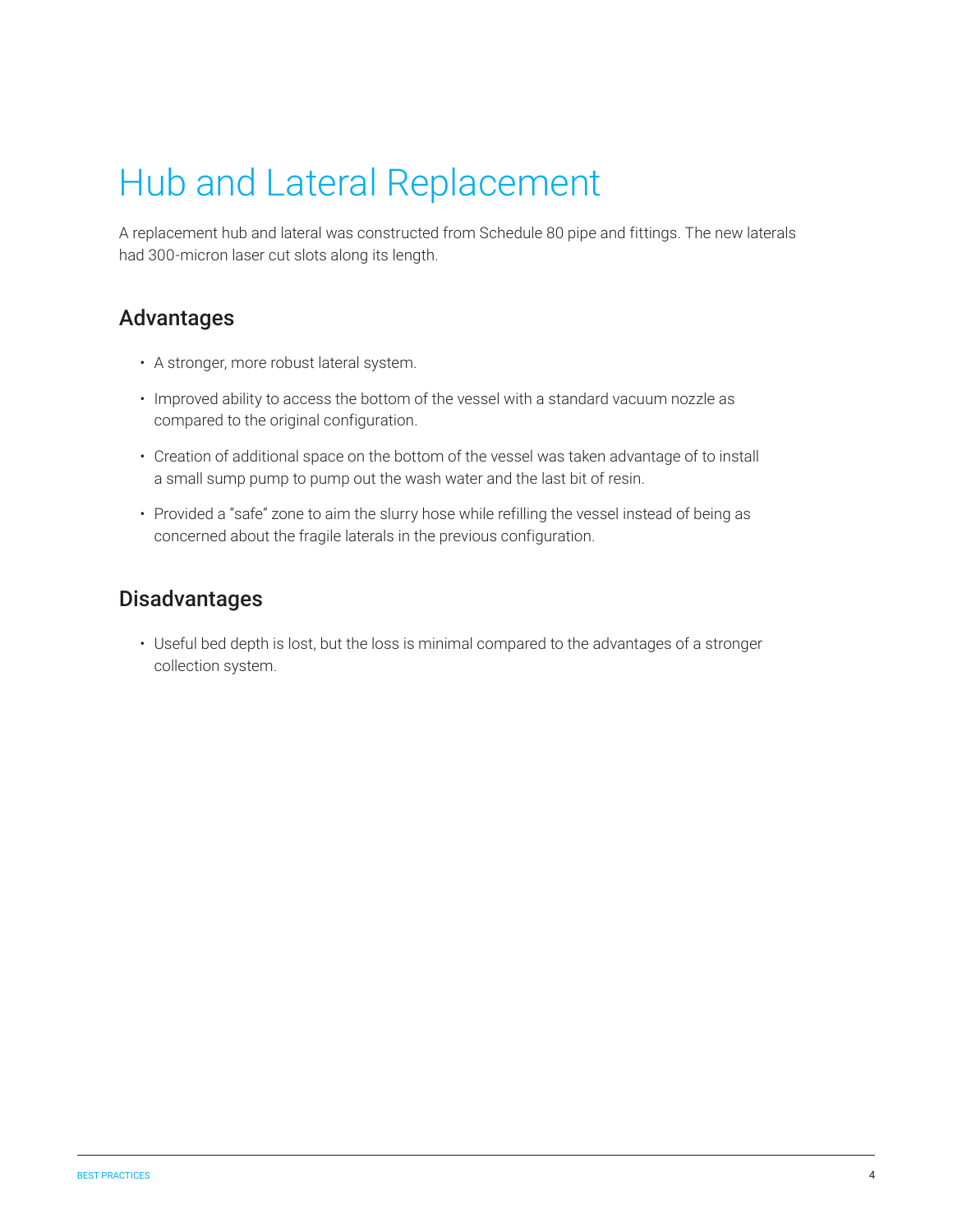<span id="page-5-0"></span>

Replacement hub and lateral.

Stainless steel laterals can be installed instead of the plastic ones for increased strength; however, the issue of complete removal remains if the laterals extend across the full bottom of the vessel.

# Installation of Resin

The vessel was filled with a water "cushion" to a level above the collector system prior to installing the new resin. The resin was mixed with water to form a slurry, then using an air operated diaphragm (AOD) pump, the resin was pumped into the treatment vessel. The open spaces between the crossed laterals provided a safe place to aim the incoming flow and prevent damage to the collection system.

The installation of resin is covered in detail on our website. To learn more, visit Loading and [Commissioning Ion Exchange Resins](https://www.purolite.com/dam/jcr:be9008ca-ef6c-4561-9e3a-26e24f7aaf94/34_Loading_and_Commissioning_AC_OUTLINES.pdf).